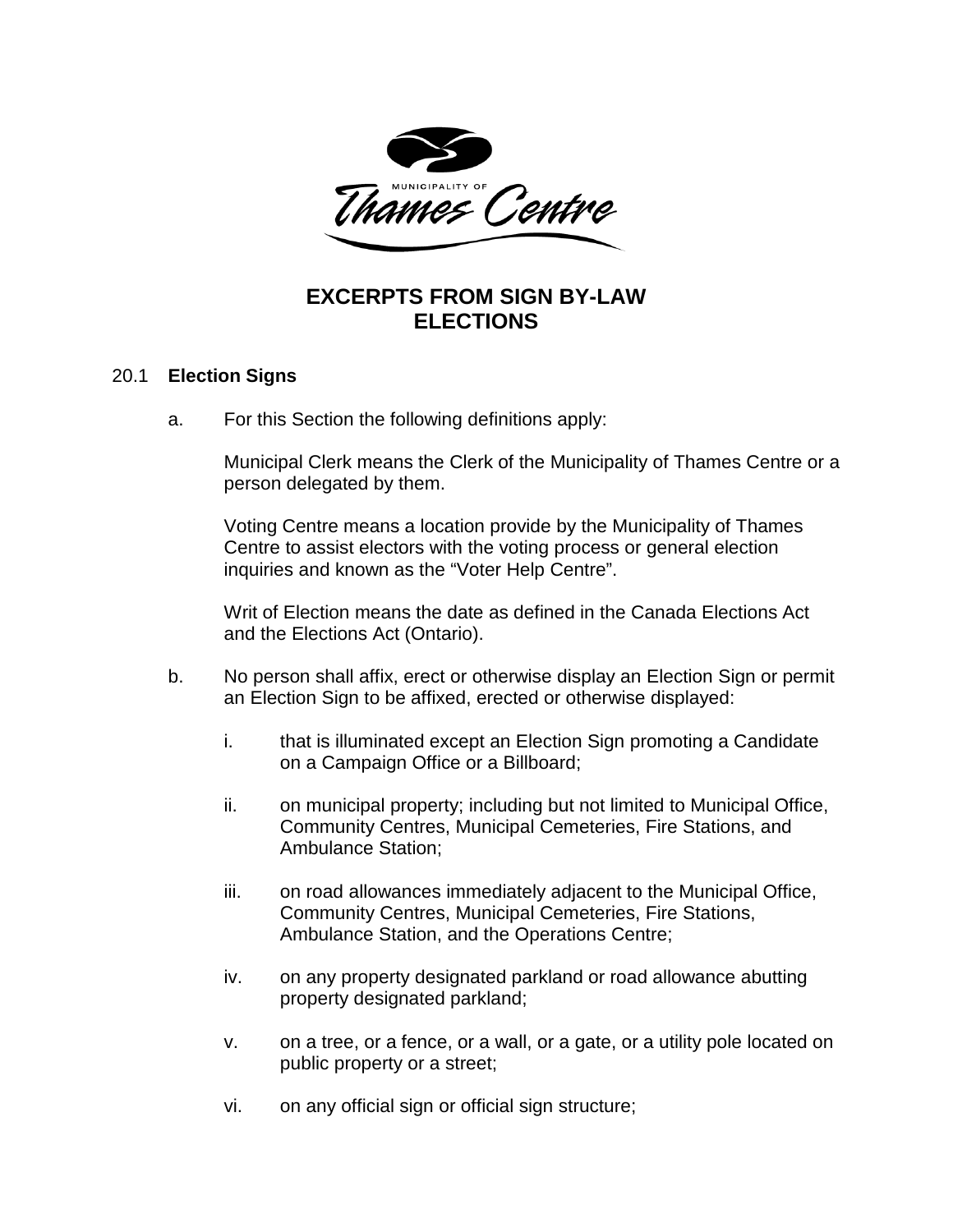- vii. within a sight triangle;
- viii. on private property or on the road allowance directly abutting the private property without the owner's consent;
- ix. Less than 3 metres from a crosswalk;
- x. within 10 metres of another Election Sign of the same Candidate; and
- xi. at any location where the Election Sign:
	- obstructs the view of any pedestrian or driver of a motor vehicle, or obstructs the visibility of any traffic sign or device, or where it could interfere with vehicular traffic so that it could endanger any person;
	- impedes or obstructs the passage of pedestrians on a sidewalk;
	- impedes or obstructs the Municipality's maintenance operations;
	- impedes or obstructs any required fire escape, fire exit, door, window, etc., or so as to prevent or impede access of firefighters to any part of a building; and
	- constitutes a danger or hazard to the general public.
- c. No person shall affix, erect or otherwise display an Election Sign or permit an Election Sign to be erected, affixed, or otherwise displayed for a federal or provincial election or by-election than the day the Writ of Election or byelection is issued.
- d. No person shall affix, erect or otherwise display an Election Sign or permit an Election Sign to be erected, affixed, or otherwise displayed for a municipal election until a Candidate has filed all required documents and paid the required fee in support of their candidacy for municipal office. This includes Election Signs to be affixed, erected or otherwise displayed on a Campaign Office.
- e. No person shall display on any Election Sign a logo, trademark or official mark, in whole or in part, owned or licensed by the Municipality.
- f. An Election Sign shall not exceed a maximum sign area of more than 1.5 square metres (16.1 square feet) with the exception of those promoting a Candidate on a campaign office or a billboard.
- g. No person shall display on any Election Sign a logo, trademark or official mark, in whole or in part, owned or licensed by the Municipality.